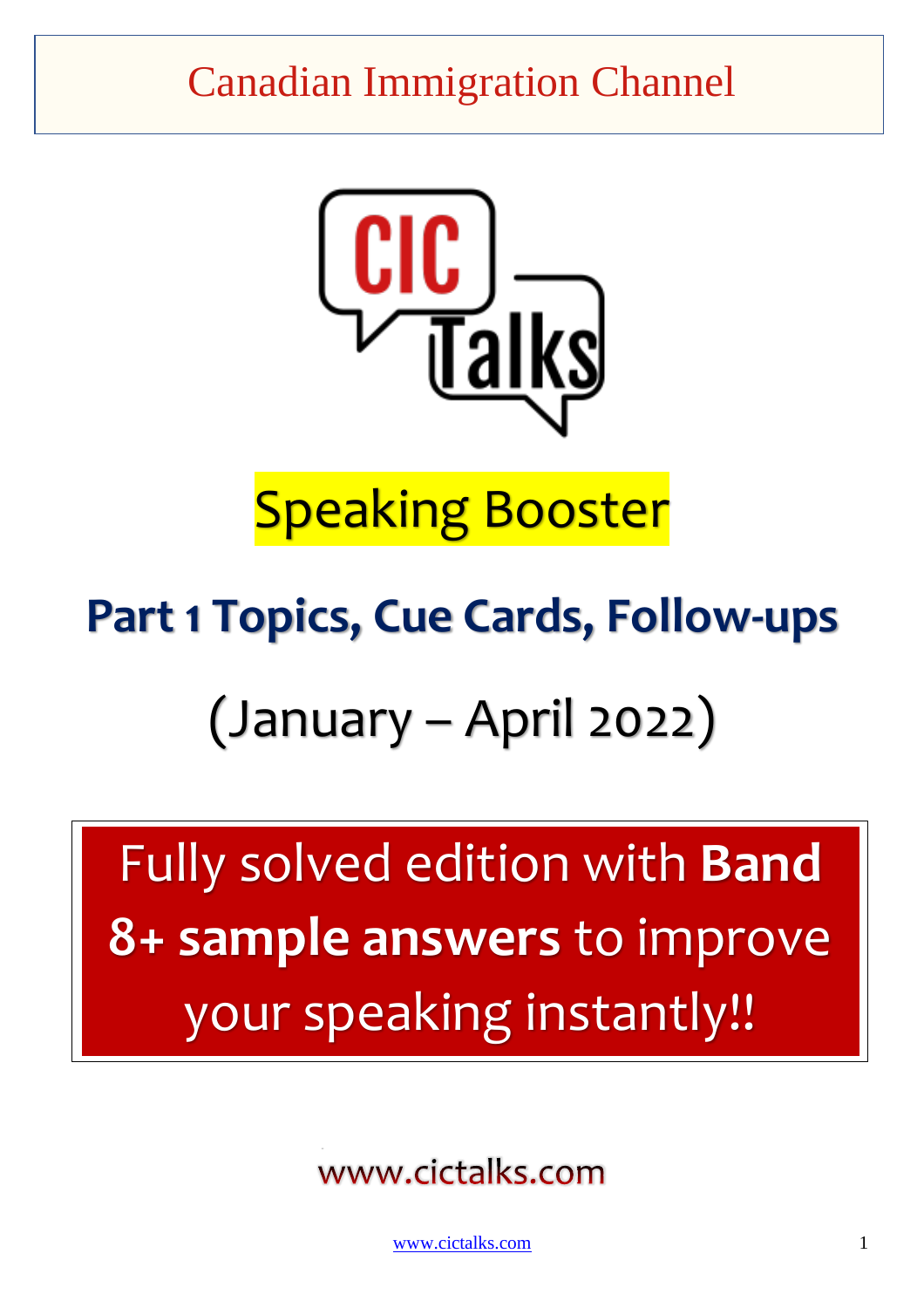## **List of cue-cards**

- **1. Describe a resolution you made in the new year**
- **2. Describe a person you only met once and want to know more about**
- **3. Describe your experience when you changed your school/college**
- **4. Describe a toy you liked in your childhood**
- **5. Describe a famous person that you are interested in**
- **6. Describe something that was broken in your home and then repaired**
- **7. Describe an ambition that you haven't achieved**
- **8. Describe a time when you organized a happy event successfully**
- **9. Describe something you received for free**
- **10. Describe a course that impressed you a lot**
- **11. Describe a special cake you received from others**
- **12. Describe an interesting song**
- **13. Describe an interesting conversation you had with your friend**
- **14. Describe a place in a village that you visited**
- **15. Describe a long walk you ever had**
- **16. Describe an item of clothing that someone gave you**
- **17. Describe a city that you think is very interesting**
- **18. Describe a rule that you don't like**
- **19. Describe someone you really like to spend time with**
- **20. Describe a time you visited a new place**
- **21. Describe a house or an apartment you would like to live in**
- **22. Describe a person who contributes to the society**
- **23. Describe a story someone told you and you remember**
- **24. Describe a gift you would like to buy for your friend**
- **25. Describe a thing you cannot live without**
- **26. Describe a thing you did to learn another language**
- **27. Describe a person you follow on social media**
- **28. Describe a skill that you learned from older people**
- **29. Describe a person who impressed you when you were in school**
- **30. Describe an item on which you spent more than expected**
- **31. Describe an activity that you usually do that wastes your time**
- **32. Describe a skill that was difficult for you to learn**
- **33. Describe a time you moved to a new home/school**
- **34. Describe a time when you felt proud of a family member**
- **35. Describe a difficult thing you did**
- **36. Describe a time you got up early**
- **37. Describe a person who solved a problem in a smart way**
- **38. Describe an exciting book that you enjoy reading**
- **39. Describe a café you like to visit**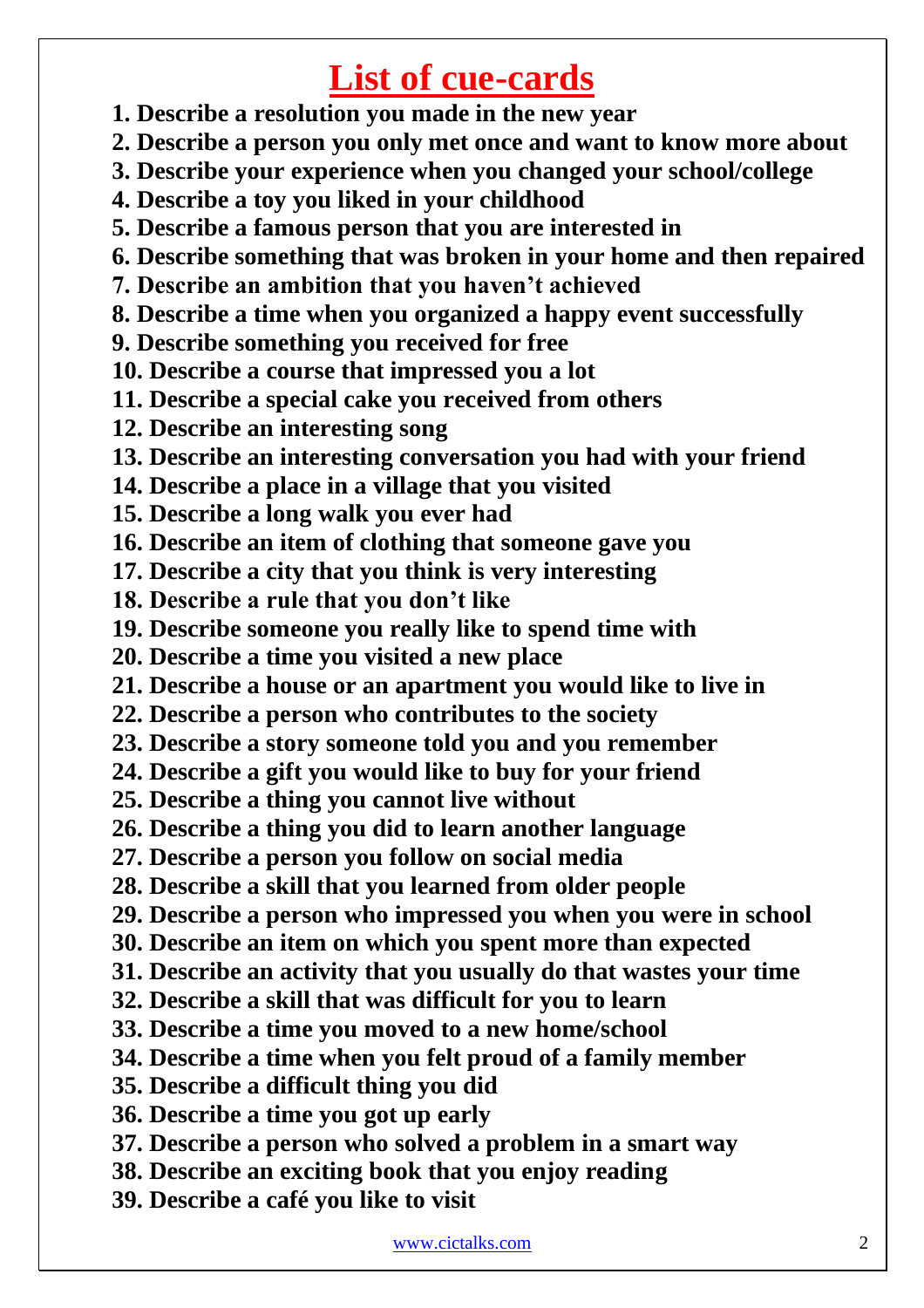- **40. Describe a time you were friendly to someone you didn't like**
- **41. Describe a time you bought something from street/outdoor market**
- **42. Describe a time when you're waiting for something special**
- **43. Describe a famous athlete you know**
- **44. Describe a creative person whose work you admire**
- **45. Describe a difficult decision that you once made**
- **46. Describe a habit your friend has and you want to develop**
- **47. Describe a bicycle/motorcycle/car trip you would like to go on**
- **48. Describe a place you visited on vacation**
- **49. Describe a good service you received**
- **50. Describe a businessman you admire**
- **51. Describe a foreign person who you've heard you think interesting**
- **52. Describe an activity that you do after school/work**
- **53. Describe a piece of equipment that is important in your home**
- **54. Describe someone older than you, whom you admire**
- **55. Describe a time when you tried to do something but unsuccessful**
- **56. Describe a city/town where you would like to live in the future**
- **57. Describe a street market in your city**
- **58. Describe a law on Environmental Protection**
- **59. Describe an argument that two of your friends had**
- **60. Describe a puzzle [jigsaw/crossword/etc.] you have played**
- **61. Describe a natural talent you want to improve**
- **62. Describe a live sports match that you have watched**
- **63. Describe a plan in your life that is not related to work or study**
- **64. Describe a health article you read in a magazine or on the internet**
- **65. Describe an occasion when you were not allowed to use your mobile**
- **66. Describe a piece of local news that people are interested in**
- **67. Describe a tall building in your city you like/dislike**
- **68. Describe an occasion when many people were smiling**
- **69. Describe a time you saw something interesting on social media**
- **70. Describe an art or craft activity [painting/woodwork] that you had**
- **71. Describe a company in your hometown that employs a lot of people**
- **72. Describe a quiet place you like to spend your time**
- **73. Describe a time when you helped a friend**
- **74. Describe a leisure activity near the sea you want to try**
- **75. Describe your favourite weather**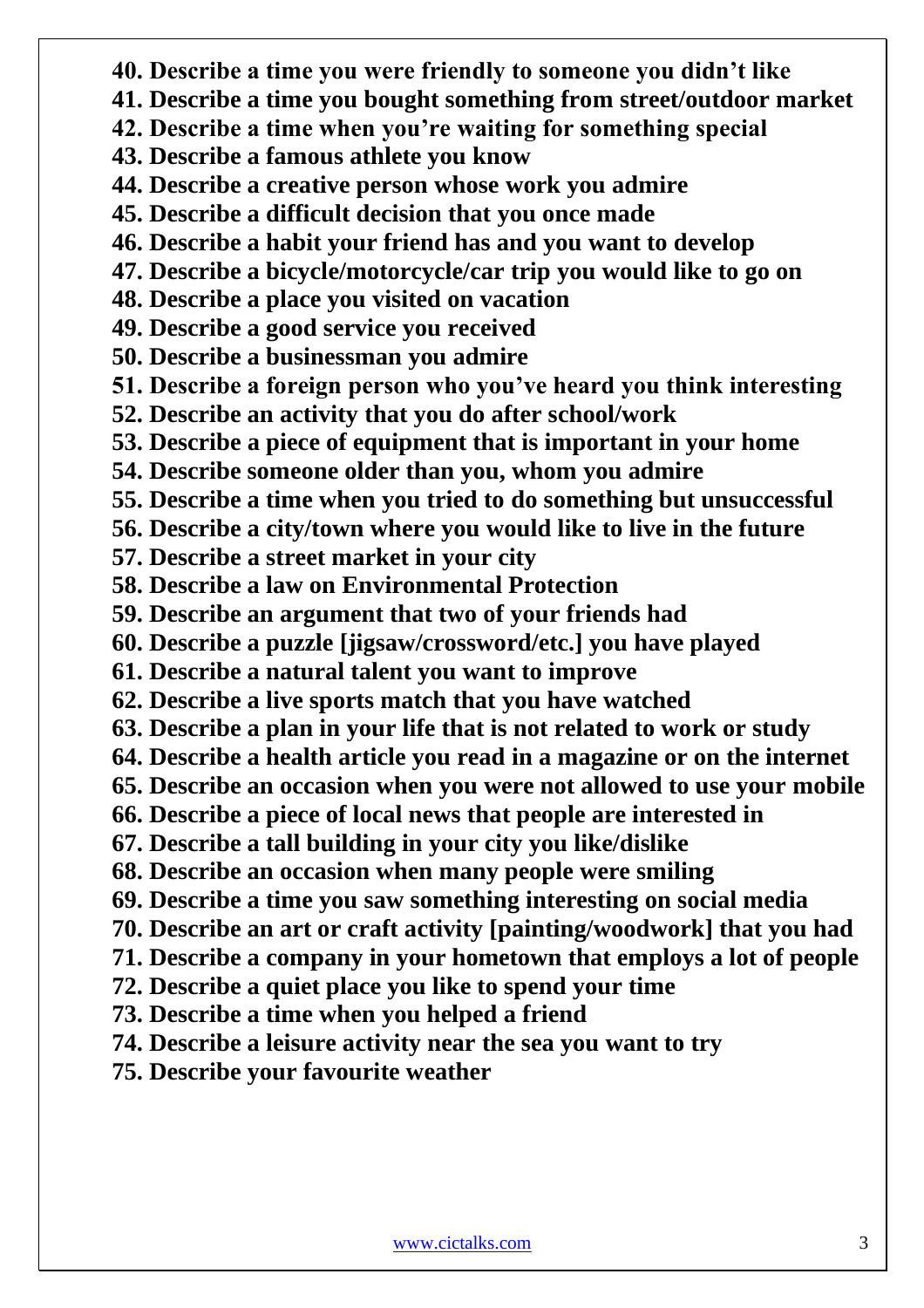## **List of Speaking Part-1 topics**

**1. SPENDING TIME WITH OTHERS 2. PETS & ANIMALS 3. HEADPHONES 4. SHOES 5. PUBLIC GARDENS & PARKS 6. APPS 7. COLOURS 8. WEATHER 9. GETTING LOST 10. CONCENTRATION 11. SCIENCE 12. HOLIDAYS 13. FLOWERS 14. BARBECUE 15. CAR TRIP 16. RELAX 17. WALLET 18. ENVIRONMENT 19. SPECIAL COSTUMES 20. PRIMARY SCHOOL 21. TREES 22. NEW YEAR 23. HAPPINESS 24. DECORATION 25. FARMING 26. FURNITURE 27. PHASES OF LIFE 28. HOME COUNTRY 29. VIEW FROM THE WINDOW 30. NAME 31. NEW ACTIVITIES 32. READING 33. GETTING UP EARLY 34. SINGING**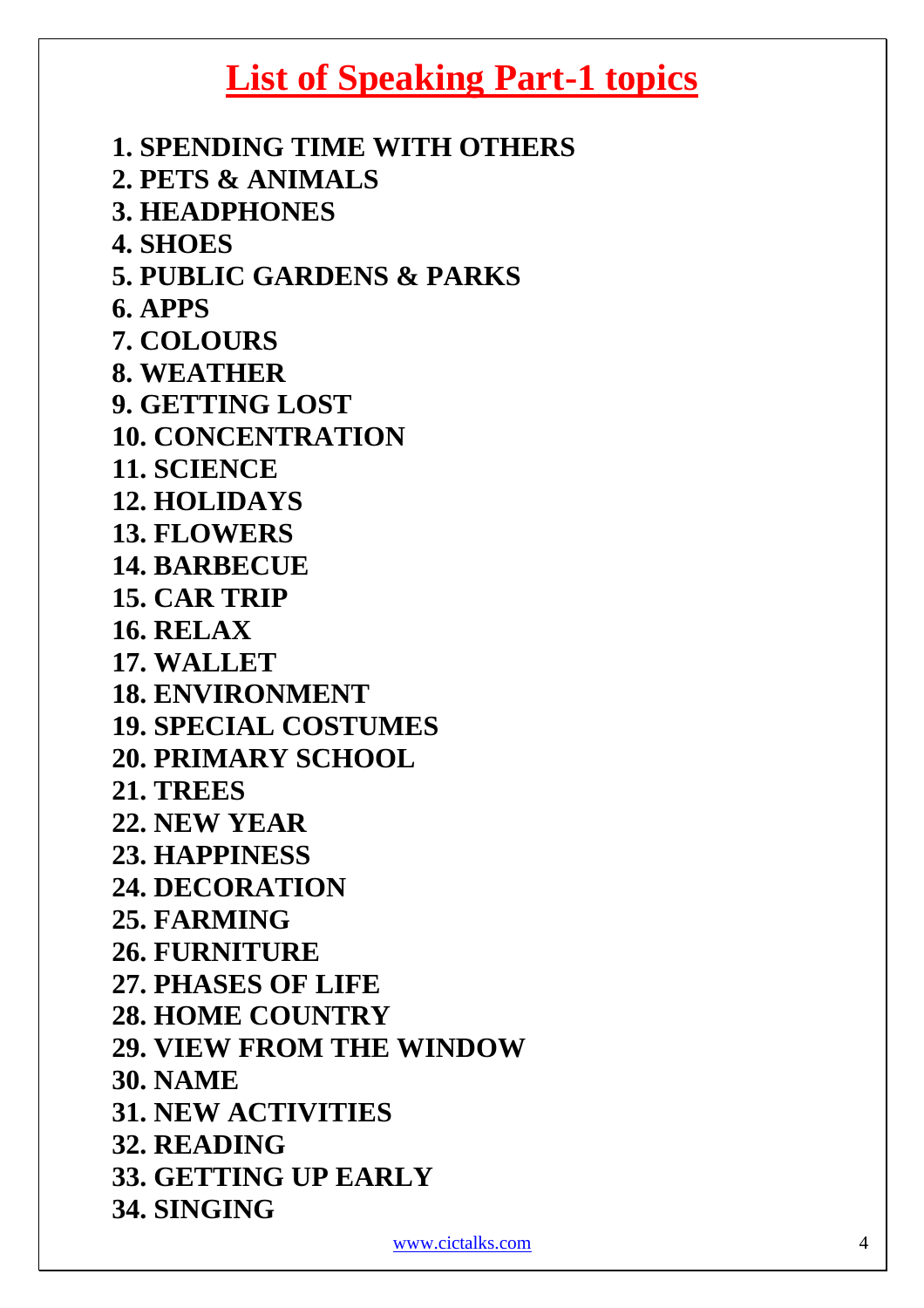**35. RECYCLE 36. SMS/TEXT MESSAGING 37. SPORTS**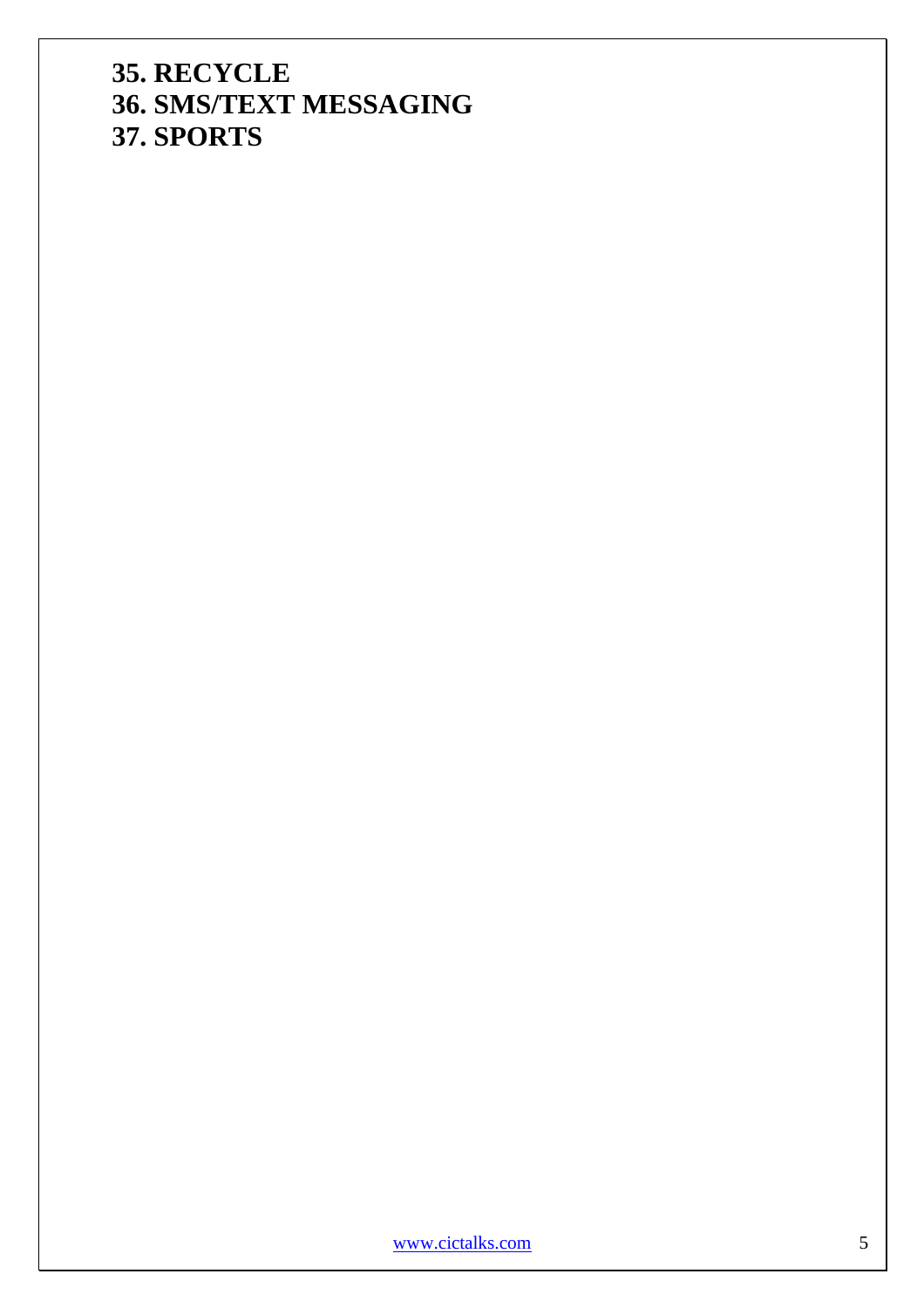#### **1. Describe a resolution you made in the new year**

You should say:

- 1. What is the resolution?
- 2. How will you complete it?
- 3. How do you feel about it?
- 4. Why you made this resolution?

#### **Introduction**

New Year is the beginning of new ambition, skill, education and most importantly, the new hope for most of us. So today, I would love to talk about my new year resolution which I am hoping to follow for the rest of the year.

#### **What is the resolution?**

- After a lot of introspection, I came up with this resolution of **losing weight**.
- In 2020-21, I **[broke](https://cictalks.com/IELTS-Speaking-Vocabulary/broke-up/) up** with dieting due to countrywide lockdowns.
- This is because sitting like a **couch [potato](https://cictalks.com/IELTS-Speaking-Vocabulary/couch-potato/)** at home for longer hours made me overweight.

#### **How will you complete it?**

- I'm not sure whether I'll be able to complete it, but with some **blind [belief](https://cictalks.com/IELTS-Speaking-Vocabulary/blind-belief/)**, I have taken this resolution.
- Losing weight means changing up my routine. So I'll cook healthier foods at home and head to the gym every day.
- Also, I have told all my friends to remind me whenever they feel like I am about to break my resolution.
- Next week, I have set a meeting with the fitness expert. He will suggest some realistic weekly weight loss goals, like two pounds a week.
- So, these are some **[things](https://cictalks.com/IELTS-Speaking-Vocabulary/things-on-my-plate/) on my plate** right now.

#### **How do you feel about it?**

- I feel that this resolution is an **[uphill](https://cictalks.com/IELTS-Speaking-Vocabulary/uphill-task/) task**, but I am **[determined](https://cictalks.com/IELTS-Speaking-Vocabulary/determined/)** this time.
- I have always been the kind of person who would eat at Tim Hortons rather than cook food at home.
- Thus, I think that a weight loss resolution can bring a **[positive](https://cictalks.com/IELTS-Speaking-Vocabulary/positive-turn-of-events/) turn of events** in my life.

#### **Why you made this resolution?**

- I made this 'weight loss' resolution because I most certainly **need a lifestyle change**.
- Also, When you struggle with weight, you often hear comments from people. Now I am tired of all their taunts and want to give them a **[befitting](https://cictalks.com/IELTS-Speaking-Vocabulary/befitting/)** reply.
- Harsh comments from those people will only push me to work towards my weight loss resolution.

#### **Conclusion**

In the end, I would say that there are no shortcuts for weight loss or any other new year resolution. We have to stay consistent for the whole 365 days for the desired meaningful change.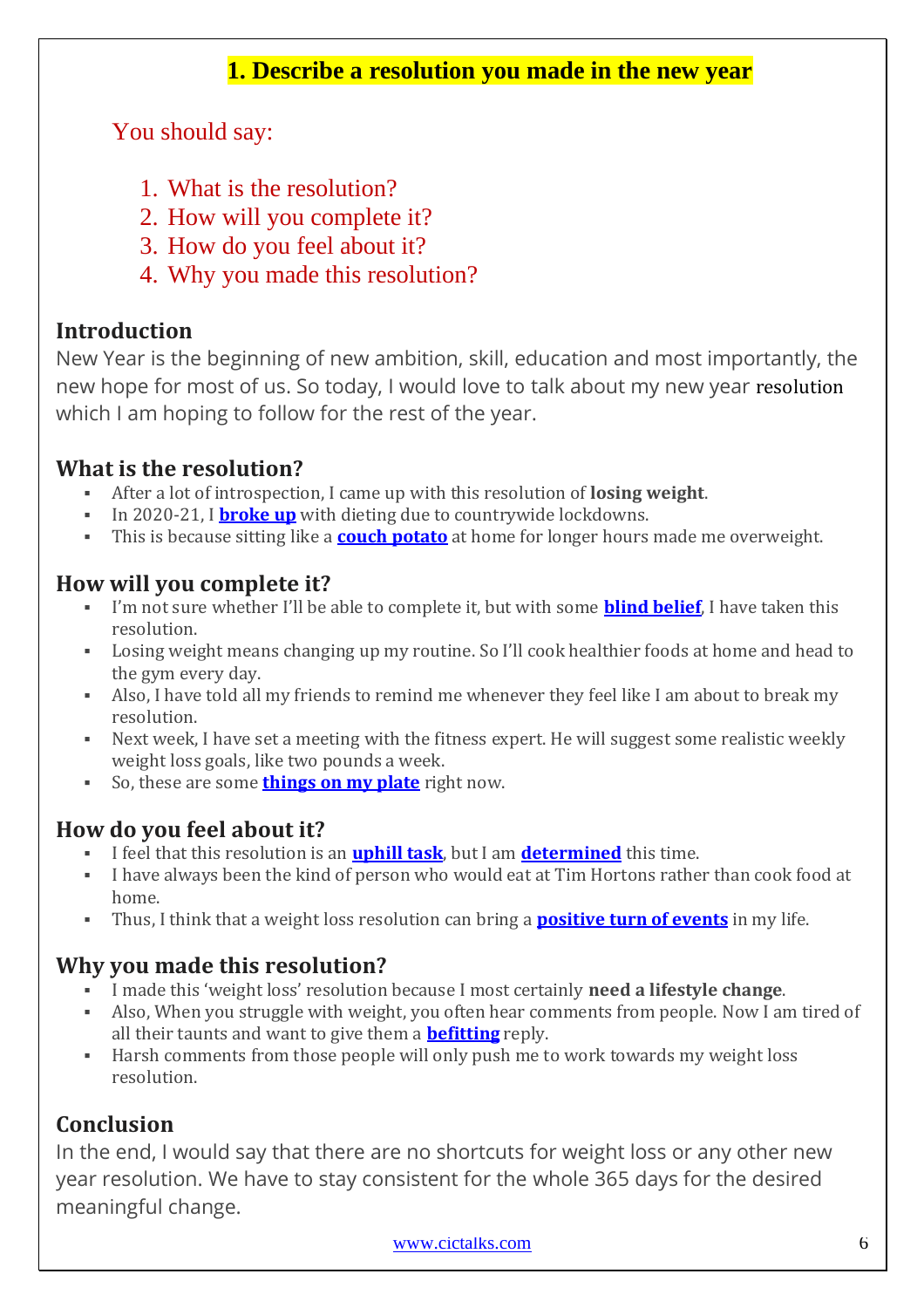#### **Sample Answer #2**

A New Year's resolution is **a promise to yourself** that you will change something about your life. Additionally, the new year makes people **[contemplate](https://cictalks.com/IELTS-Speaking-Vocabulary/contemplate/)** the future. One common way for doing this is making new year goals. I have made numerous resolutions in the past, just to break them a couple of weeks later.

But, this year I have kept a goal that I believe is more reasonable and I ought to have the option to accomplish it. My goal is about **staying healthy**. To get me in shape, I have concluded that I will need to do a lot of **brisk walking** every week. What's more, I have chosen to reduce my calorie intake and **[shelve](https://cictalks.com/IELTS-Speaking-Vocabulary/shelve/)** the carbonated beverages from my diet which is a **[herculean](https://cictalks.com/IELTS-Speaking-Vocabulary/herculean-task/) task** for me.

To stick to my resolution, I have installed a fitness tracker on my phone. This application will give me regular updates on the status of my health. Moreover, I can also share my daily achievements with other **fitness junkies** through this app. It has a great user-friendly interface. So far, I have connected with a few people in my neighbourhood with similar new year resolutions. I think being healthy is one of the main aspects of our life and still, we overlook it. That's why I made a resolution this time.

I feel **[rejuvenated](https://cictalks.com/IELTS-Speaking-Vocabulary/rejuvenated/)** every day while working towards my new year resolution. It provides me with a feeling of achievement and removes the stress from life. I am confident of keeping this resolution until the end of this year.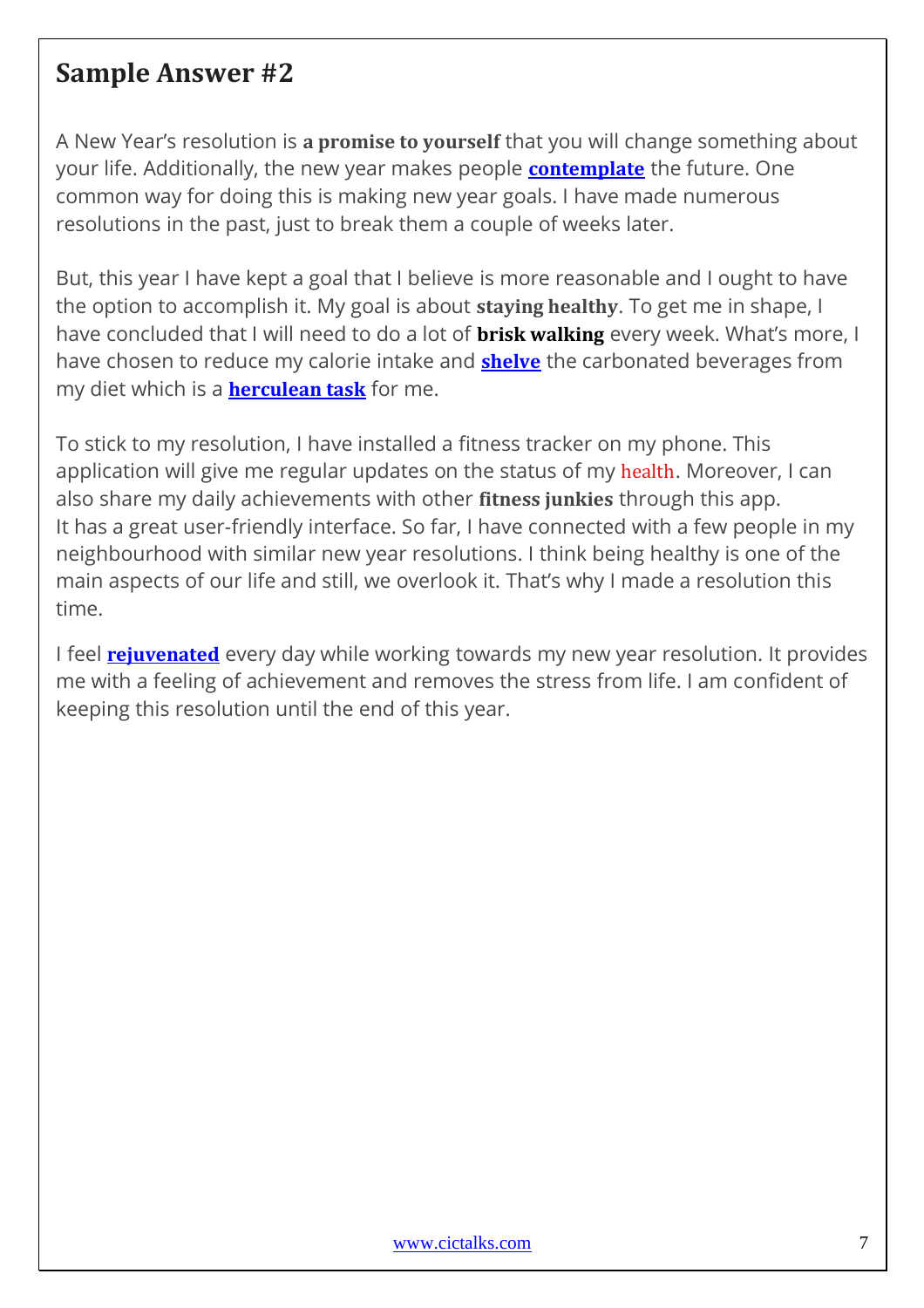#### **2. Describe a person you only met once and want to know more about**

You should say:

- 1. Who he/she is?
- 2. When you met him/her?
- 3. Why do you want to know more about him/her?
- 4. Explain how you feel about him/her?

#### **Introduction**

At some point in our lives, we all have this one person who we met once and are **[curious](https://cictalks.com/IELTS-Speaking-Vocabulary/curious/)** to know more about him. Whether celebrity, national hero, popular artist, a political bigwig, or maybe a character from a movie, we have our own reasons of **[inquisitiveness](https://cictalks.com/IELTS-Speaking-Vocabulary/inquisitiveness/)**.

#### **Who he/she is?**

- But today, I am going to talk about none other than **Mr Ratan Tata**.
- He is the present Chairman Emeritus of Tata Sons, the **[Philanthropist](https://cictalks.com/IELTS-Speaking-Vocabulary/philanthropist/)** and son of Jamshed Ji Tata.
- Mr Tata is also a Padma Bhushan and Padma Vibhushan awardee and one of the most successful businessmen India has ever produced.

#### **When you met him/her?**

- **Last vear**, I had an opportunity to meet him once under my company's community outreach programme (or my school's annual festival).
- I can never forget the time we shook hands.
- Then, out of curiosity, I started reading his **biography**.
- Over time my ambition only grew stronger and raised my **spirit of [inquiry](https://cictalks.com/IELTS-Speaking-Vocabulary/spirit-of-inquiry/)**.

#### **Why do you want to know more about him/her?**

**There are various reasons as to why I want to know more about Mr. Ratan Tata:**

- I am impressed by his **[business](https://cictalks.com/IELTS-Speaking-Vocabulary/business-acumen/) acumen**. I love his boldness in infusing his perspectives and generosity into his business model.
- Mr Ratan Tata's qualities like kindness and **[empathy](https://cictalks.com/IELTS-Speaking-Vocabulary/empathy/)** make him a true gentleman.
- **Moreover, this 84-year-old Indian business tycoon has proved that he is much more than an** industrialist.
- Knowing more about him can teach important life lessons that can eventually lead us to become better human beings.

#### **Explain how you feel about him/her?**

- Apart from possessing remarkable business foresight, **I feel inspired by his utmost simplicity and humanity.**
- He never took his wealth for **granted** and still works actively at the age of 75.
- Abandoning luxury and taking a common man's approach is not what most wealthy people do. But for Ratan Tata, luxury is just a matter of choice.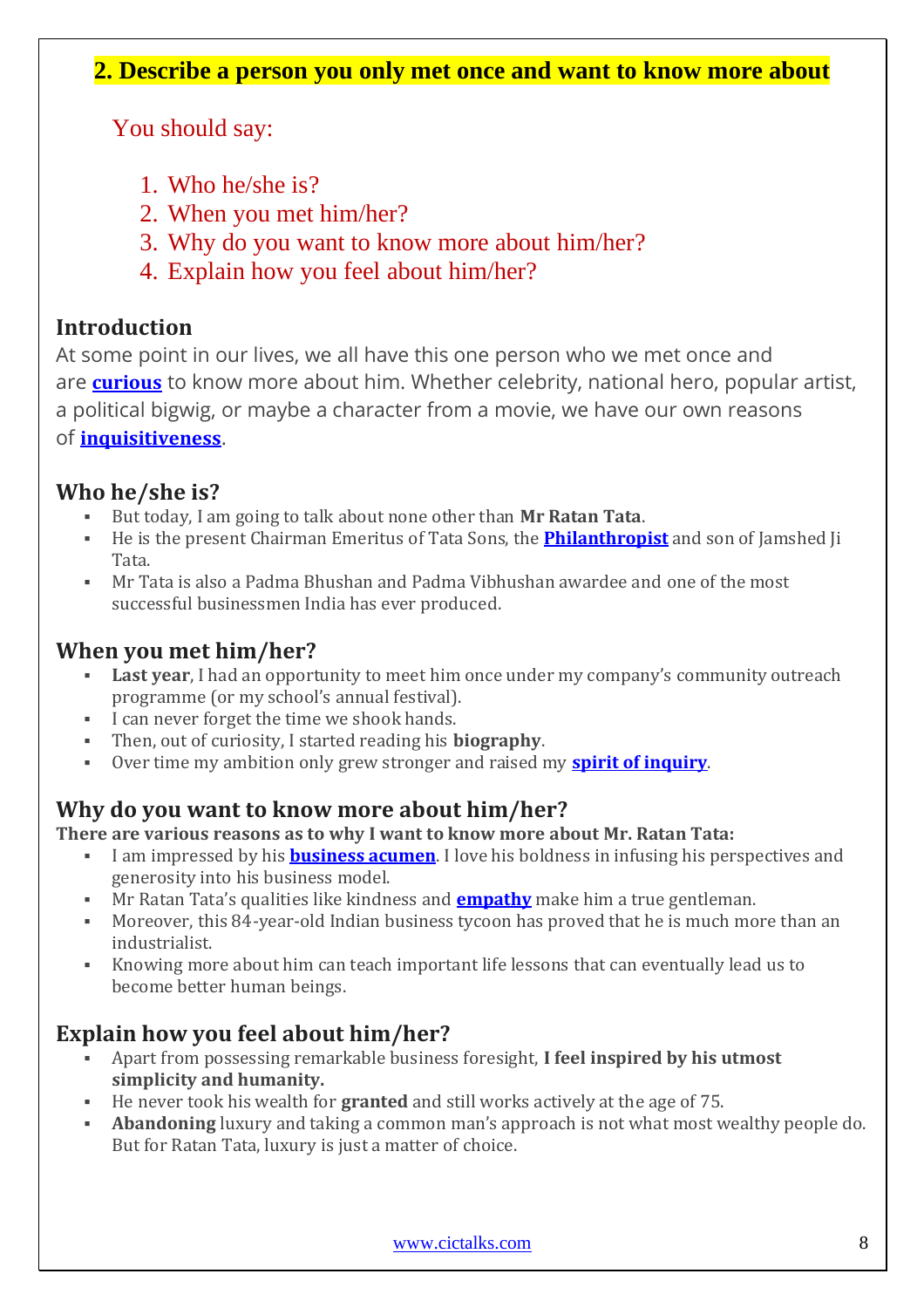#### **Conclusion**

In the end, if I had to describe Ratan Tata in words, I would say he is the **[epitome](https://cictalks.com/IELTS-Speaking-Vocabulary/epitome-of-humility/) of [humility](https://cictalks.com/IELTS-Speaking-Vocabulary/epitome-of-humility/)**. In this era of **cut-throat [competition](https://cictalks.com/IELTS-Speaking-Vocabulary/cut-throat-competition/)** it is very much possible to drift away from our principles but meeting someone like Mr. Tata once in a while only assures us of what actually matters in life.

#### **Sample Answer #2**

I am a very friendly and **[outdoorsy](https://cictalks.com/IELTS-Speaking-Vocabulary/outdoorsy-person/) person**. I like to engage with people at events, public meetings, work and my school/college. Though I am not great at remembering people who I have met only once, there is one person I remember so well and always want to know more about him.

Here, I am talking about Mr Raman Sharma. His strong personality left a lasting effect on me. On my way to my aunt's house in Chandigarh, I met him on the bus. He was seated next to me, working on some files.

Since it was a long journey and I was bored, I thought of talking to him. I asked him if I could be of any help with his work. He gave me some documents and told me to find any grammatical errors.

They were about some book that he was going to publish. So I read them from start and finish and marked the areas of improvement. I must say that the story he wrote was **[thought-provoking](https://cictalks.com/IELTS-Speaking-Vocabulary/thought-provoking/)**. He told me that he is a part-time author and going to publish his first book.

Then we started to talk more, not only about his beliefs but also about my interests. It was the best conversation I had in a long time. Besides writing, he loved to hike in the mountains. Since I am also a travel freak, I wanted to know more about him. And then we exchanged stories about fascinating places he visited.

He told me about his actual job as a software engineer at Microsoft. I could feel the stress in his voice when he was talking about his work. So I [switched](https://cictalks.com/IELTS-Speaking-Vocabulary/switched/) the topic to his hobby of writing. His words left me feeling **[jubilant](https://cictalks.com/IELTS-Speaking-Vocabulary/jubilant/)**, inspired and thoughtful. I completely lost track of time while talking to him.

It was a short but meaningful trip for me. We finally exchanged our contact details and parted ways. Nowadays, finding someone as **[impeccable](https://cictalks.com/IELTS-Speaking-Vocabulary/impeccable/)** as him is very difficult. I am planning to call him this weekend to find out more about how his life is going on.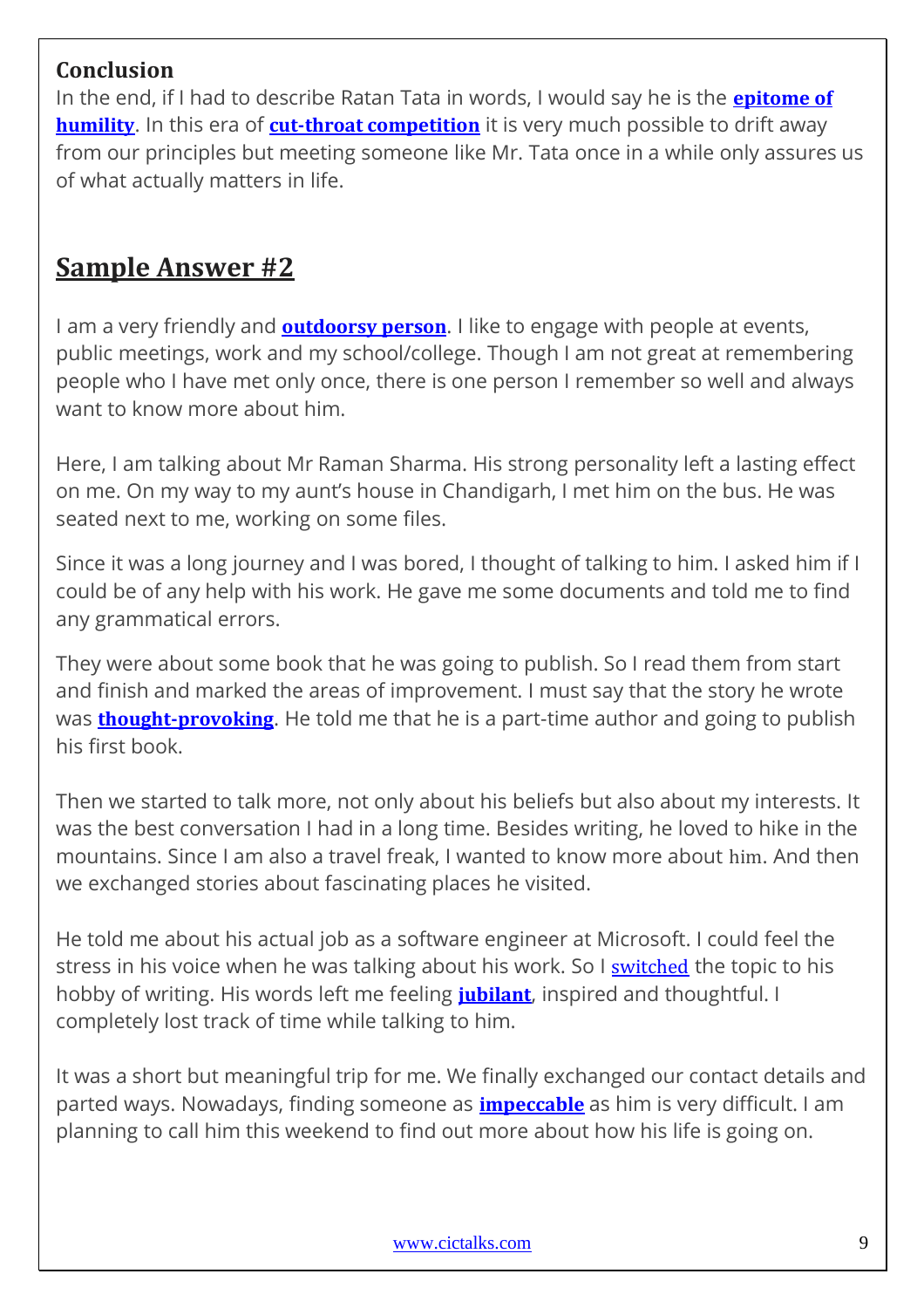### **Follow-up Question/Answer**

#### **1. How do people make friends in India?**

In India, **people do the following things** on a regular basis to make friends:

- 1. **Go on a friend date.**
- 2. **Pursue hobbies to [befriend](https://cictalks.com/IELTS-Speaking-Vocabulary/befriend/) people with similar interests.**
- 3. **Use social media apps like Tinder, Instagram.**
- 4. **Go to community events to grow new friendships.**

#### **2. On what occasions do people like to make friends?**

People usually make friends on occasions like **weddings, anniversary parties, corporate events etc**. Some people like to connect with others **while travelling and exploring different spaces and cultures**. People also **join a local book club** to meet potential new friends.

#### **3. Is it important to have the same hobbies and interests when making friends?**

Friends are a treasure and **it's important to gather people around** with the same hobbies or areas of interest. Having similar interests when making friends is essential because:

- **It is more fun to be together if you share an interest**.
- **Same hobbies and interests give you something similar to talk about.**
- **It can help your friendship last longer.**

#### **4. What qualities make true friends?**

There are **7 essential qualities** that make true friends:

- 1. True friends are **trustworthy**.
- 2. They're **honest**.
- 3. **Loyalty** comes to them naturally.
- 4. True friends show **empathy** for others.
- 5. They're **good listeners**.
- 6. True friends are **supportive** of others in their good and bad times
- 7. They're **fun** to be around.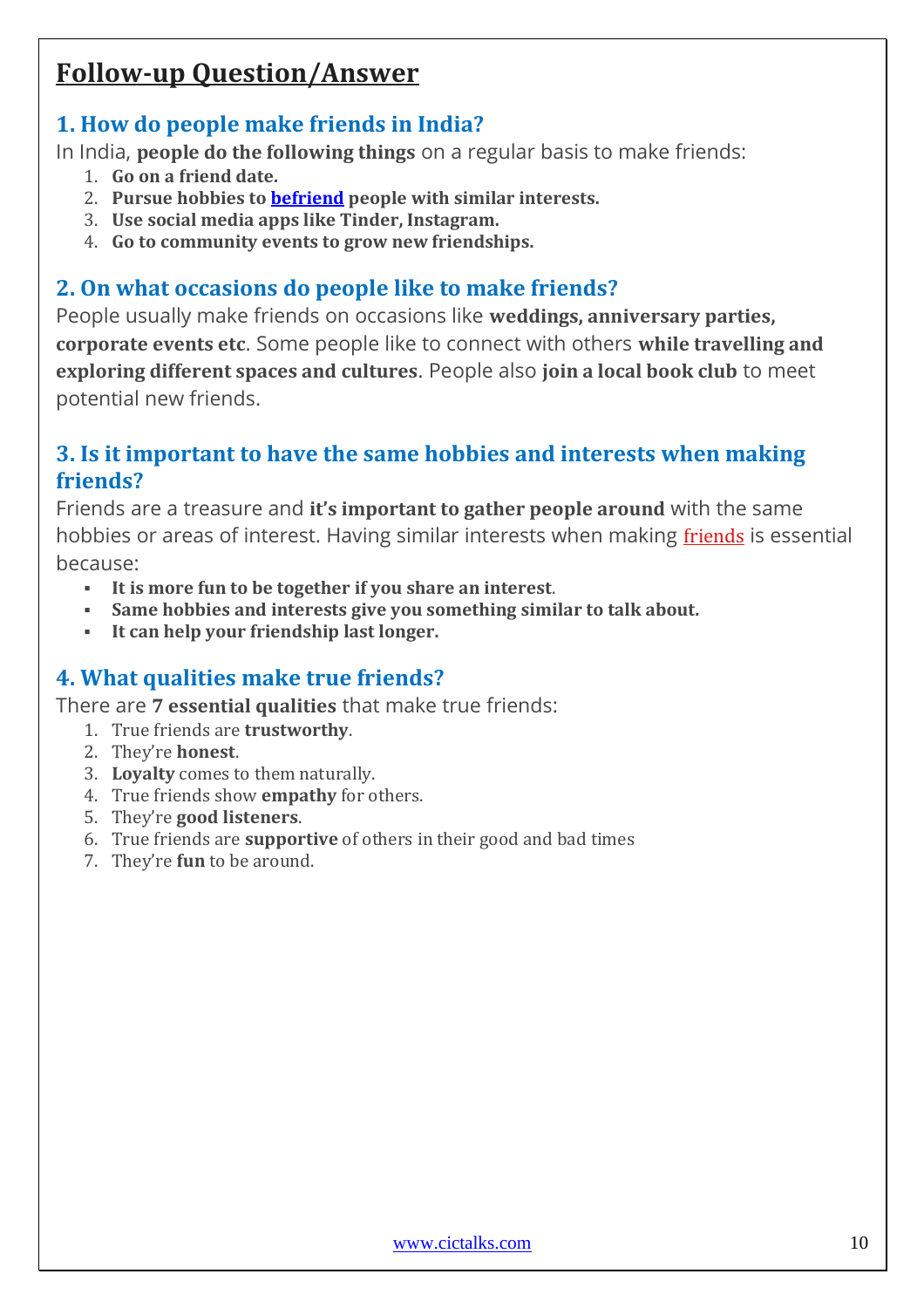#### **3. Describe your experience when you changed school/college**

You should say:

- 1. Why did you change your school/college?
- 2. When was it?
- 3. Was that helpful?
- 4. What were the consequences after that?

#### **Introduction**

I went to three different schools during my childhood. Though, I hated it. But as it's said, "Life is a [roller-coaster](https://cictalks.com/IELTS-Speaking-Vocabulary/life-is-a-roller-coaster-ride/) ride".

So today, I am going to talk about my experience when I **[switched](https://cictalks.com/IELTS-Speaking-Vocabulary/switched/)** schools.

#### **Why did you change your school/college?**

- I spent my first year of high school in Public Senior High School at Patiala.
- Then **my father got a new job posting** at Chandigarh and that's the reason why I had to change school.

#### **When was it?**

- I got admitted to St. Xaviers in the year **2014**.
- It was one of the most renowned schools in the capital.
- My new school had all the facilities for sports, study and other activities.
- We had a huge playing ground where all students played different games like Badminton, Basketball, Cricket, etc.
- There was also a big skating rink.
- But my favourite part was The Art room, which is a big hall with lots of colourful charts and various types of paints.

#### **Was that helpful?**

- Overall it was helpful but initially, I was **[apprehensive](https://cictalks.com/IELTS-Speaking-Vocabulary/apprehensive/)** about the whole change of school thing.
- My class at St. Xavier happened to be the class of competitive nerd students who used to get the perfect "A" scores for any subject including Maths and Science.
- I still remember after a Maths quiz, I was the only student who got a "D" while others scored an "A" or "B" and the teacher announced my name to everyone in the class.
- But I was lucky to find a kind-hearted boy in the class who encouraged me and offered help with my studies
- I finally managed to catch up with my classmates academically thereafter.

#### **What were the consequences after that?**

- The consequences after changing schools were not all in my favour.
- Since I was **[apathetic](https://cictalks.com/IELTS-Speaking-Vocabulary/apathetic/)** to the last school I attended and didn't want to make new friends even though I had a hunch it would be the last time I moved. This leads me to feel lonely at school and home.
- I felt like I didn't belong here. I had a few friends but I ate lunch alone for the first 6 months because I just didn't want to interact with people.
- Then, I started to reach out of my comfort zone and I met some great people.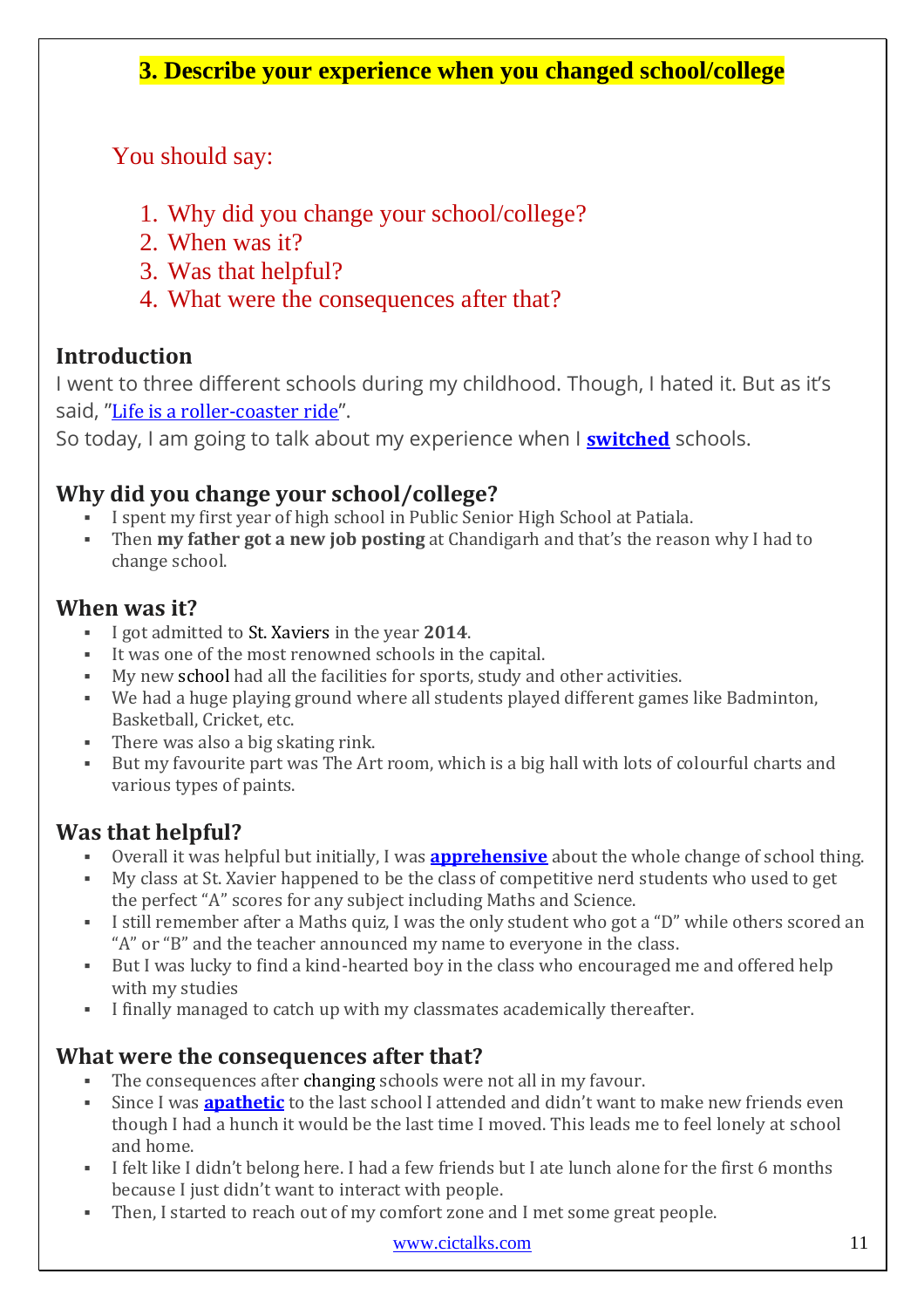As a result, I discovered my passion and love of Science at St. Xavier.

#### **Conclusion**

In the end, I would say that the experience of **[acclimating](https://cictalks.com/IELTS-Speaking-Vocabulary/acclimating/)** to the new environment wasn't that easy but worth the hardship. Now next time big change comes, I know how to face it better.

#### **Sample Answer #2**

I have been to two schools in my whole period of education. Here, I would love to describe an experience when I changed schools.

My elementary school was not quite the same as my high school. I have fainted memories of my primary school as I was a **[tiny](https://cictalks.com/IELTS-Speaking-Vocabulary/tiny-tot/) tot** at that time. So I changed schools in the year 2016 and moved from Govt. school to St. Xavier Senior Secondary School. I recollect that I was extremely anxious on the first day. This school was huge as compared to that of my elementary school. I was afraid of getting lost there.

However, I was somewhat excited. I just strolled inside the premises with different students and went where they were going. I was another newbie for them so many of them were gazing at me. Fortunately, I got some information from a girl about where 11<sup>th</sup> grade classroom was.

Coincidently, she was also in the same standard. And, then she introduced me to her group. That was the start of my new friendship on the very first day. Her name was Sophia and till today we are in touch. She made me feel comfortable and all my **[apprehensions](https://cictalks.com/IELTS-Speaking-Vocabulary/apprehension/)** disappeared.

We went to the classes before the mid-day break and during a break, she showed me the entire school. I was **[awed](https://cictalks.com/IELTS-Speaking-Vocabulary/awed/)** by the infrastructure of the school. At the same time, I was also trying to learn about my new neighbourhood and trying to make friends there. The whole experience was so helpful.

There were independent labs for science and computers. I was amazed to see the multi-storey library. Badminton and volleyball courts were also present on the school premises. I feel that most of the staff were extremely decent and well respected by the students. I studied there for about 2 years. Certainly, that was the best phase of my life.